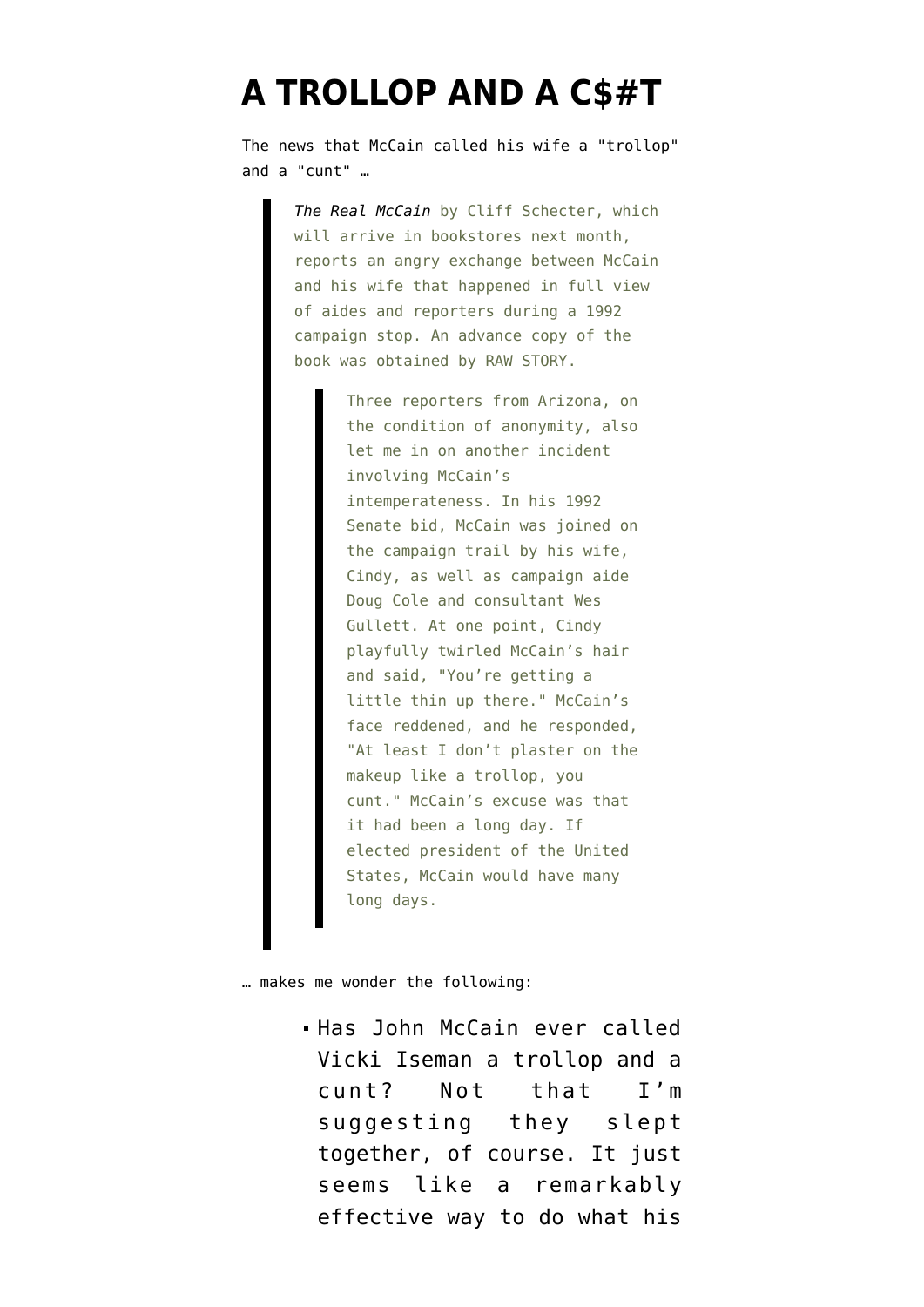campaign tried to do in 1999–convince Iseman stop hanging around with McCain once and for all.

- George Bush has been famous for his, um, deft [handling](http://www.youtube.com/watch?v=5dfrHT8o-0A) of his female counterparts–most notably Angela Merkel. Is this kind of treatment what McCain plans to use to go Bush one better in the realm of diplomacy?
- Did John Kerry ever call his wife, Theresa Heinz Kerry, a trollop and a cunt? I'm guessing the answer's no. Aside from the snuggly image Kerry and his wife always presented when they campaigned together in 2004, Theresa was willing to contribute a sizable chunk of her fortune to Kerry's presidential campaign; Cindy McCain seems to have lost her interest in contributing her fortune to support McCain's ambition … oh, somewhere around 1992.
- . How will Phyllis Schlafly and Kate O'Beirne spin McCain's treatment of his spouse as a victory for women's rights?
- Do McCain's staffers call him a "trollop" when he